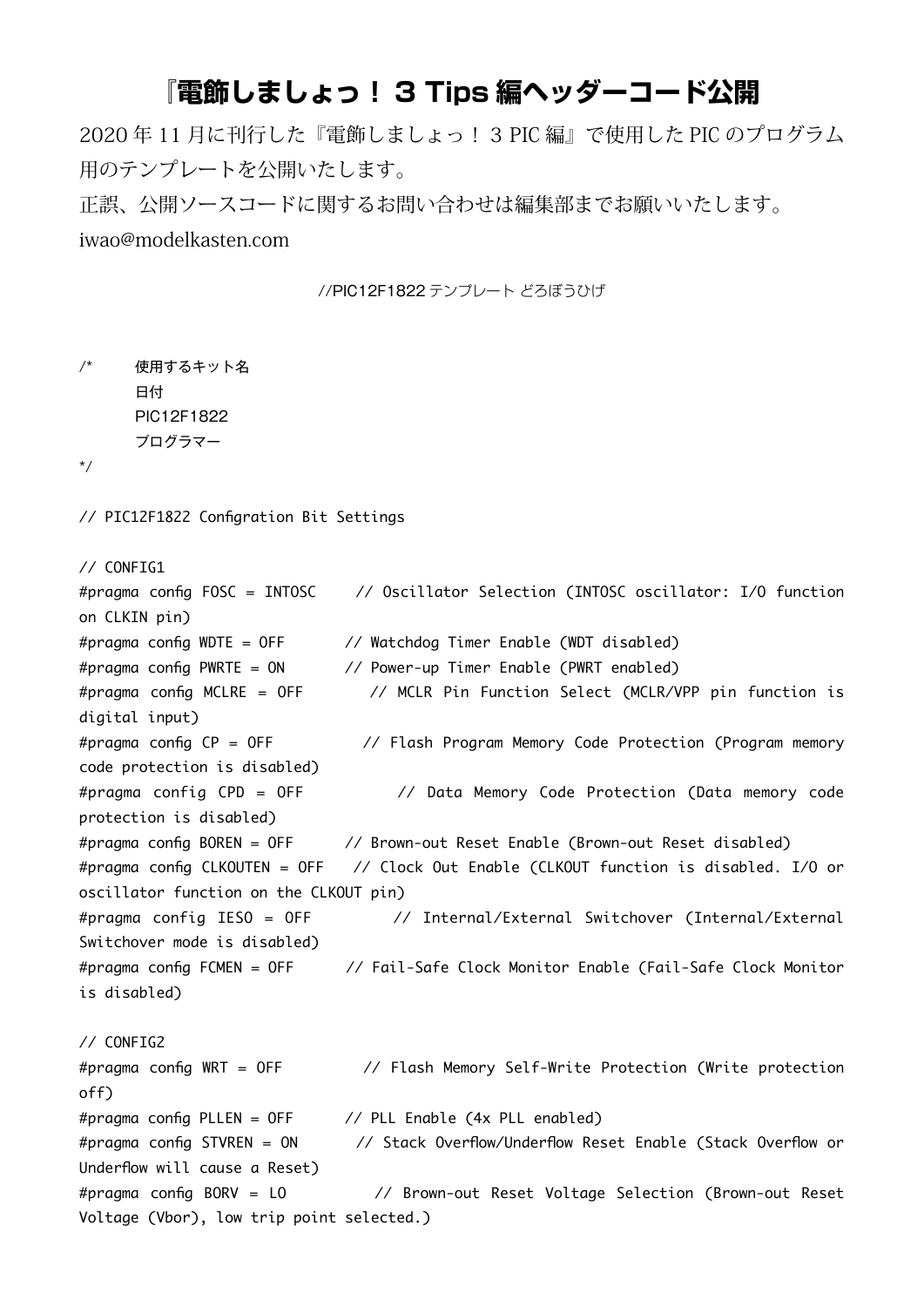#pragma config LVP = OFF  $\frac{1}{2}$  Low-Voltage Programming Enable (Low-voltage programming (enabled

 $#include <$   $$ //#include "stdlib.h" //rand 関数を使う時は有効にする 関数を使う時は有効にする delay// 8000000 FREQ\_XTAL \_define//#

void main (void)  $\{$ 

- 0SCCON = 0b01110010; //内部クロック 8MHz 4MHz は 0b01101010 ANSELA = 0b00000000; // アナログは使用しない (すべてデジタル I/O に割当てる) TRISA = 0b00001000; <br>
// RA3 だけ入力その他のピンは出力に割当てる (RA3 は入力専用)
- ( にする LOW 全て ( 出力ピンの初期化 //; 0 = PORTA

while $(1)$ {

// ここにプログラムを書きます

 $}$  //End of while

## $\}$  //End of main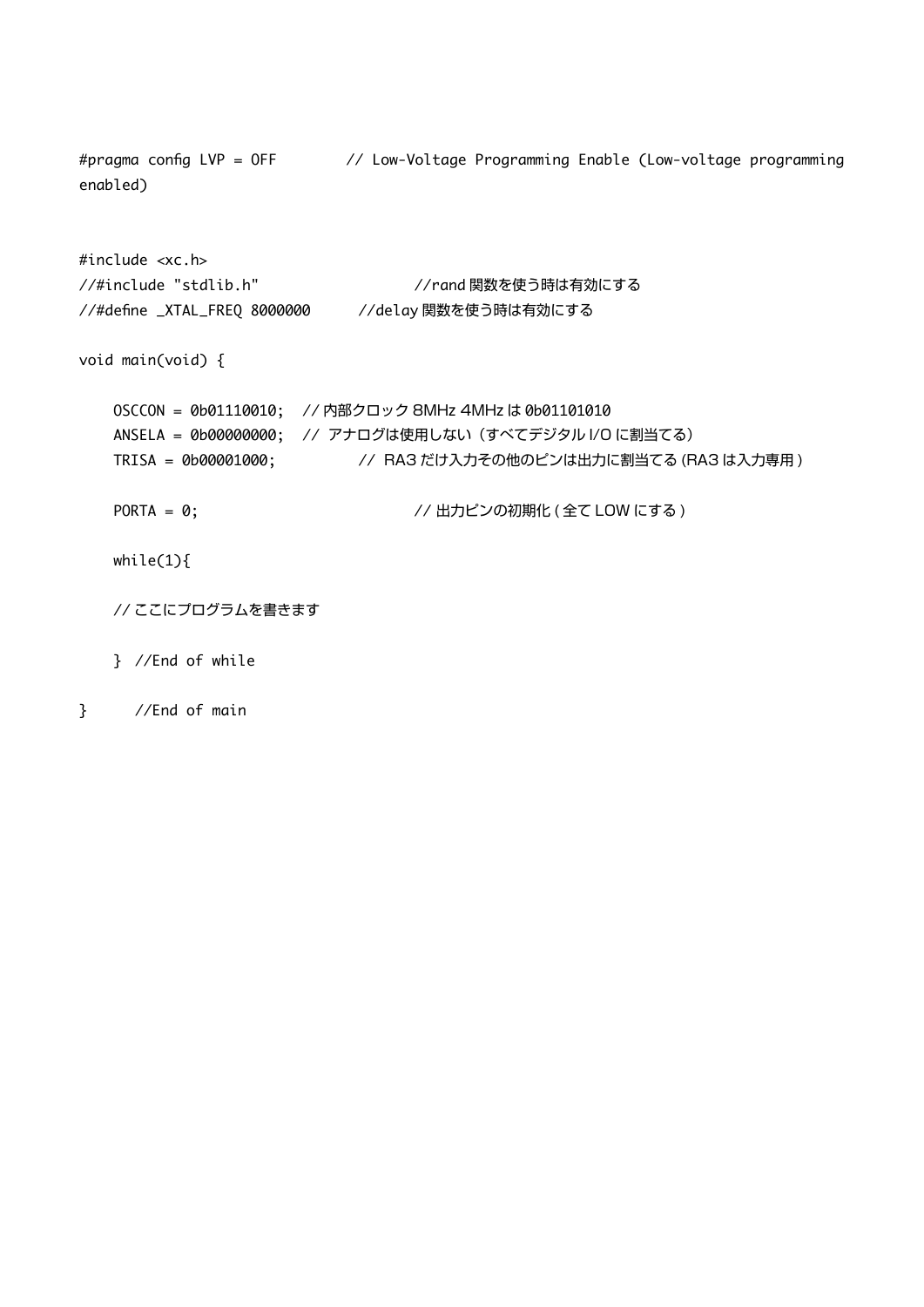//PIC16F1827 テンプレート どろぼうひげ

```
/* 使用するキット名
      日付
      PIC16F1827
      プログラマー
/*
// PIC16F1827 Configration Bit Settings
// CONFIG1#pragma config FOSC = INTOSC // Oscillator Selection (INTOSC oscillator: I/O function
on CLKIN pin)
#pragma config WDTE = OFF \frac{1}{2} Watchdog Timer Enable (WDT disabled)
#pragma config PWRTE = ON // Power-up Timer Enable (PWRT enabled)
#pragma config MCLRE = OFF \prime\prime MCLR Pin Function Select (MCLR/VPP pin function is
digital input)
#pragma config CP = OFF // Flash Program Memory Code Protection (Program memory
code protection is disabled)
#pragma config CPD = OFF // Data Memory Code Protection (Data memory code
protection is disabled)
#pragma config BOREN = OFF \frac{1}{2} Brown-out Reset Enable (Brown-out Reset disabled)
#pragma config CLKOUTEN = OFF \frac{7}{2} Clock Out Enable (CLKOUT function is disabled. I/O or
(pin) oscillator function on the CLKOUT pin)
#pragma config IESO = OFF // Internal/External Switchover (Internal/External
Switchover mode is disabled)
#pragma config FCMEN = OFF \frac{1}{2} Fail-Safe Clock Monitor Enable (Fail-Safe Clock Monitor
is disabled)
// CONFIG2#pragma config WRT = OFF \frac{1}{2} Flash Memory Self-Write Protection (Write protection
(off
#pragma config PLLEN = OFF \frac{1}{2} PLL Enable (4x PLL enabled)
#praama confia STVREN = ON \frac{1}{2} Stack Overflow/Underflow Reset Enable (Stack Overflow or
Underflow will cause a Reset)
#pragma config BORV = LO // Brown-out Reset Voltage Selection (Brown-out Reset
Voltage (Vbor), low trip point selected.)
#pragma config LVP = OF // Low-Voltage Programming Enable (Low-voltage programming
(enabled
```
 $#include < xc.h$ //#include "stdlib.h" //rand 関数を使う時は有効にする //#define \_XTAL\_FREQ 8000000 //delay 関数を使う時は有効にする